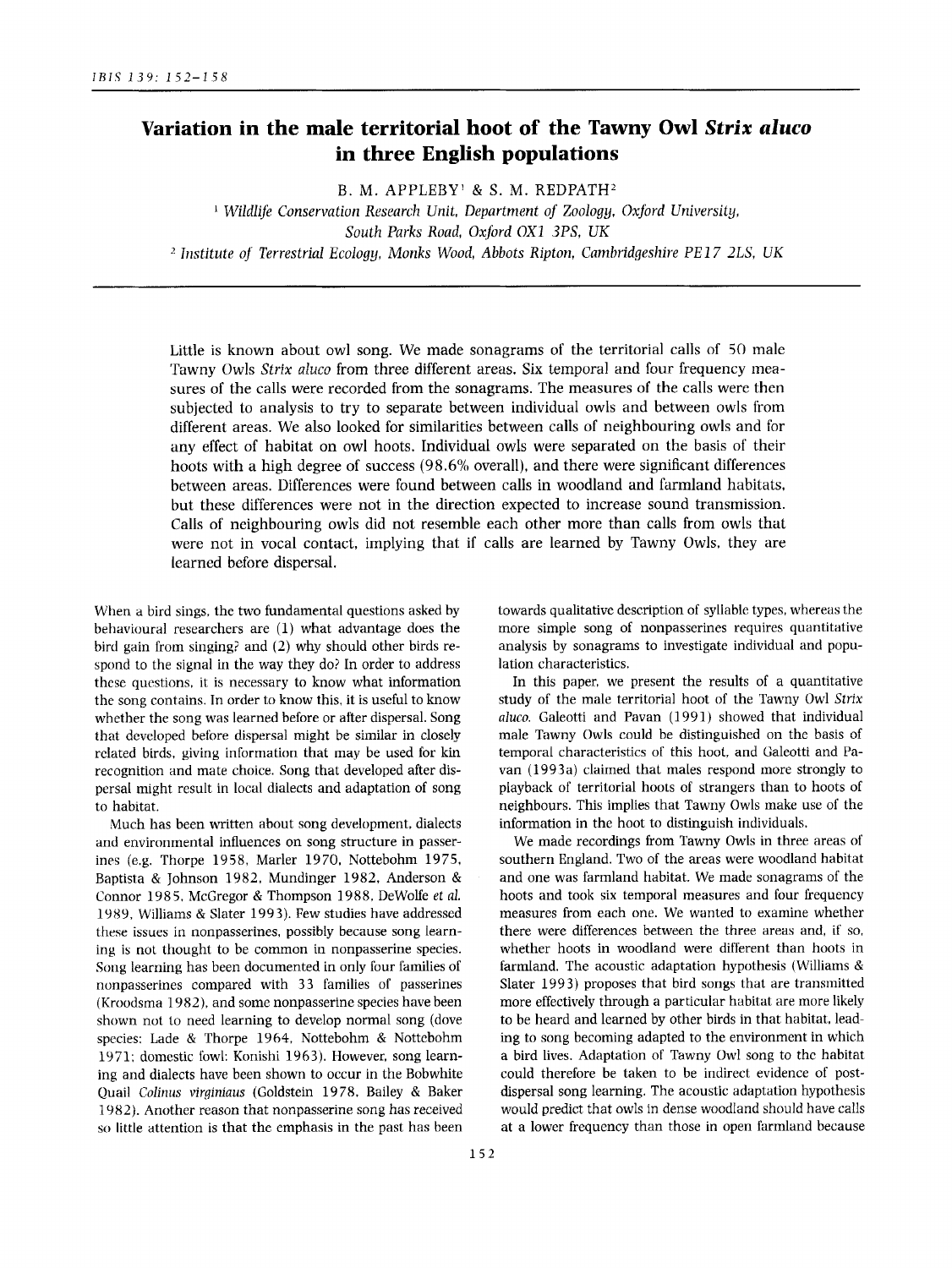lower frequencies travel better through obstacles such as leaves and branches. If post-dispersal learning is occurring in owl populations, then we would also expect the hoots of neighbouring birds to be more similar than the hoots of birds not in vocal contact.

#### **METHODS**

#### **Studv sites**

Our three recording sites were in southern England at Wytham Woods. Oxfordshire  $(51°46'N, 1°2'W)$ ; Monks Wood, Cambridgeshire  $(52^{\circ}24'N, 0^{\circ}14'W)$  and the Fens, Cambridgeshire (52°29'N, 0°1'W). Wytham Woods is an area of 525 ha of mixed deciduous woodland surrounded by farmland. Monks Wood is an area of 148 ha of similar woodland, and the Fens study area is 16,000 ha of open farmland, with woods covering  $\leq 0.5\%$  of the area.

Average Tawny Owl territory sizes were *22* ha in Wytham Woods (B. Appleby, unpubl. data) and 15 ha in Monks Wood. Home range size in the Fens was 126 ha (S.M. Redpath. unpubl. data). The centre of the Monks Wood study site was about 20 km from the centre of the Fens study site. The centre of Wytham Woods was over 150 km from both the other sites.

Recordings were made of the hoots of 23 male owls from Wytham Woods, 10 from Monks Wood and 17 from the Fens. In all three sites, these accounted for nearly all the owls present in the study area.

#### **Recording equipment and methods**

Recordings were made using a Uher or Sony Walkman Professional tape recorder (TC-D5 PRO) with a Sennheiser MZW 8 16 microphone. Recordings were made on calm, dry nights from October to December 1992 and 1993 in Wytham Woods and in March 1993 in Monks Wood and the Fens. Birds were stimulated to hoot using playback of an unfamiliar male owl. Recordings were made as near to birds as possible, at 5-50 m.

#### **Sonagram production**

Sonagrams were made on a Macintosh LCII computer. Sonagrams of the whole hoot were made using Soundedit Pro software (Macromind Paracomp, Inc., San Francisco, California. USA), and temporal measures were read off the screen. Soundedit Pro did not give accurate frequency measures, so sonagrams of the first note of each hoot were made with Canary software (Cornell Laboratory of Ornithology, Ithaca. New York, USA), and the frequency measures were read off the screen.

The temporal measures used were similar to those described by Galeotti and Pavan (1991). Six temporal measures were recorded for each call (Fig. 1): note  $1$  (D1), internote interval one (I4), note two (D2). internote interval two (15) and note 3, which was split up into frequency mod-



Figure 1. Sonagram of Tawny Owl hoot showing time and frequency measures.

ulated length (FML) and tail. Frequency measures used were the highest and two lowest frequencies of the first note (HIGH, LOW1 and LOWZ) and the middle of the highest part of the first note (MED). All time measures were recorded in milliseconds, and all frequency measures were recorded in kilohertz.

#### **Analysis**

Measures were taken from two to five hoots per owl (mean  $= 4$ ). For all analyses, except the discrimination of individual owls, a mean was taken of the measures for each owl to give an average hoot for each owl.

Owls in the Fens were classed as out of vocal contact when their territories were over *5* km apart with at least two intervening territories between them. Owls in Wytham Woods were considered out of vocal contact if there were more than 2 km and three intervening territories between them and their territories were in different sections of the wood. Wytham Hill separates the three main sections of the wood, providing an acoustic barrier. Monks Wood is much smaller than the other two study sites, so we had to class owls as out of vocal contact if there were more than 1 km and two intervening territories between owls. Tawny Owls can hear and answer each other at a distance of 1.5 km over open land (Anderson 1961). Although sound does not travel as far in woodland, there was a slight chance that owls classed as out of vocal contact in Monks Wood might be able to hear each other occasionally. Because the three sites were analysed separately, any vocal contact between Monks Wood owls would not affect the results for the other two sites.

STASTISTICA software (Statsoft, Inc., Tulsa, Oklahoma, USA) was used for discriminant analysis of individuals and populations and for ANOVA tests. **SAS** software (SAS Institute Inc., Cary, North Carolina, USA) was used for principal component analysis (PCA) to look for similarities between neighbours.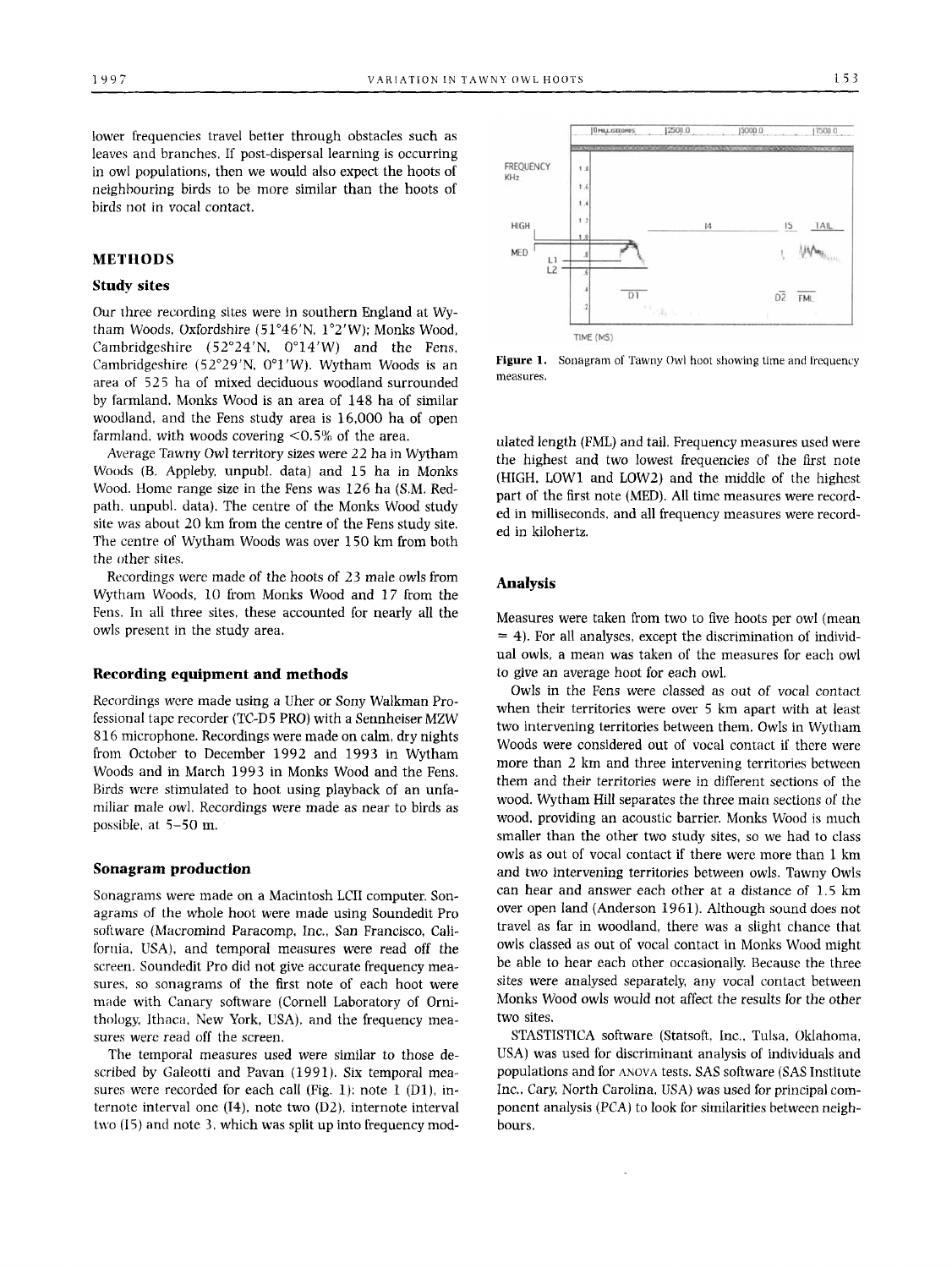|                  | $F\text{-ratio}_{44.97}$ | P-value |
|------------------|--------------------------|---------|
| 15               | 27.3                     | < 0.001 |
| I4               | 26.4                     | < 0.001 |
| TAIL             | 14.5                     | < 0.001 |
| D1               | 18.2                     | < 0.001 |
| D <sub>2</sub>   | 5.1                      | < 0.001 |
| FML.             | 21.1                     | < 0.001 |
| LOW 1            | 7.7                      | < 0.001 |
| <b>HIGH</b>      | 36.2                     | < 0.001 |
| LOW <sub>2</sub> | 10.4                     | < 0.001 |
| <b>MED</b>       | 44.3                     | < 0.001 |

**Table 1.**  *Results of univariate* **ANOVA** *between individual Tawny Owls for pach of the ten measures of the hoot* 

**Table 3.**  *Canonical coefficients of the* **first** *two discriminant functions separating individual Tawny Owls* 

#### Root 1 Root 2 MED I4 I5 FML D1 TAIL LOW2 D<sub>2</sub> HIGH LOW<sub>1</sub>  $-0.52$  $-0.19$ 0.63 *0.07*  0.18 0.31 0.23 0.27  $-0.39$  $-0.06$  $-0.23$ 0.71 -0.61  $-0.05$ 0.08  $-0.03$ 0.25  $-0.37$  $-0.42$ 0.14

## Analysis of variance showed that all the parameters differed significantly between individual owls (Table 1). Discriminant analysis on all ten measures allowed 98.6% of hoots to be attributed to the correct individual. There was some redundancy in parameter selection because several parameters were significantly intercorrelated (Table 2). All nine discriminant functions generated were statistically significant ( $P <$ 0.01). MED and I5 contributed most to the first discriminant function, measures I4 and I5 to the second (Table **3).** The first canonical axis was plotted against the second and shows a clear separation between owls (Fig. *2).* When the three areas were considered separately, different measures were important in discriminating individuals in each, so no measure seemed to be consistently the most important in discriminating individuals.

**Discrimination of individual owls** 

#### **RESULTS Discrimination of different areas**

Univariate analysis of variance showed a significant difference between the areas only for the frequency measures LOW1, LOW2 and MED (Table 4). MANOVA between areas using all ten measures of the hoots showed the areas were significantly different (Wilks lambda 2.46, *P* < 0.001). Discriminant analysis using five of the ten measures allowed owls to be classified into the correct area with 81.6% success. Both discriminant functions were statistically significant  $(P < 0.02)$ , with the first function accounting for most of the variance. LOW2, I5 and LOWl contributed most to the first discriminant function, and MED and I4 contributed most to the second (Table 5). Figure *3* shows owls from the three areas plotted on a graph of the first canonical axis against the second canonical axis. The first axis weakly separates Wytham Woods from the other two sites, and the second axis separates the Fens from Monks Wood.

**Table** *2. Correlations between the different measures of the Tawny Owl calls. Underlined digits indicate a significant correlation between the two measures*  $(P < 0.05)$ 

|                  | 15                   | 14      | TAIL    | D1      | D <sub>2</sub> | FML          | LOW1 | <b>HIGH</b> | LOW <sub>2</sub> | <b>MED</b> |
|------------------|----------------------|---------|---------|---------|----------------|--------------|------|-------------|------------------|------------|
| I <sub>5</sub>   | ı                    |         |         |         |                |              |      |             |                  |            |
| I4               | 0.26                 | 1       |         |         |                |              |      |             |                  |            |
| TAIL             | 0.26                 | $-0.22$ | 1       |         |                |              |      |             |                  |            |
| D1               | 0.19                 | $-0.13$ | 0.5     | 1       |                |              |      |             |                  |            |
| D <sub>2</sub>   | $-0.24$              | $-0.17$ | 0.12    | 0.15    | 1              |              |      |             |                  |            |
| <b>FML</b>       |                      | 0.07    | $-0.21$ | 0.16    | 0.1            | $\mathbf{1}$ |      |             |                  |            |
| LOW1             | $\frac{-0.2}{-0.28}$ | 0.12    | $-0.06$ | $-0.21$ | $-0.16$        | $-0.15$      | 1    |             |                  |            |
| HIGH             | $-0.23$              | $-0.02$ | $-0.19$ | $-0.22$ | $-0.09$        | 0.09         | 0.16 | 1           |                  |            |
| LOW <sub>2</sub> | $-0.25$              | 0.2     | $-0.03$ | $-0.17$ | $-0.19$        | $-0.14$      | 0.67 | 0.5         | $\bf{l}$         |            |
| <b>MED</b>       | $-0.28$              | 0       | $-0.18$ | $-0.22$ | $-0.1$         | 0.05         | 0.4  | 0.9         | 0.31             |            |
|                  |                      |         |         |         |                |              |      |             |                  |            |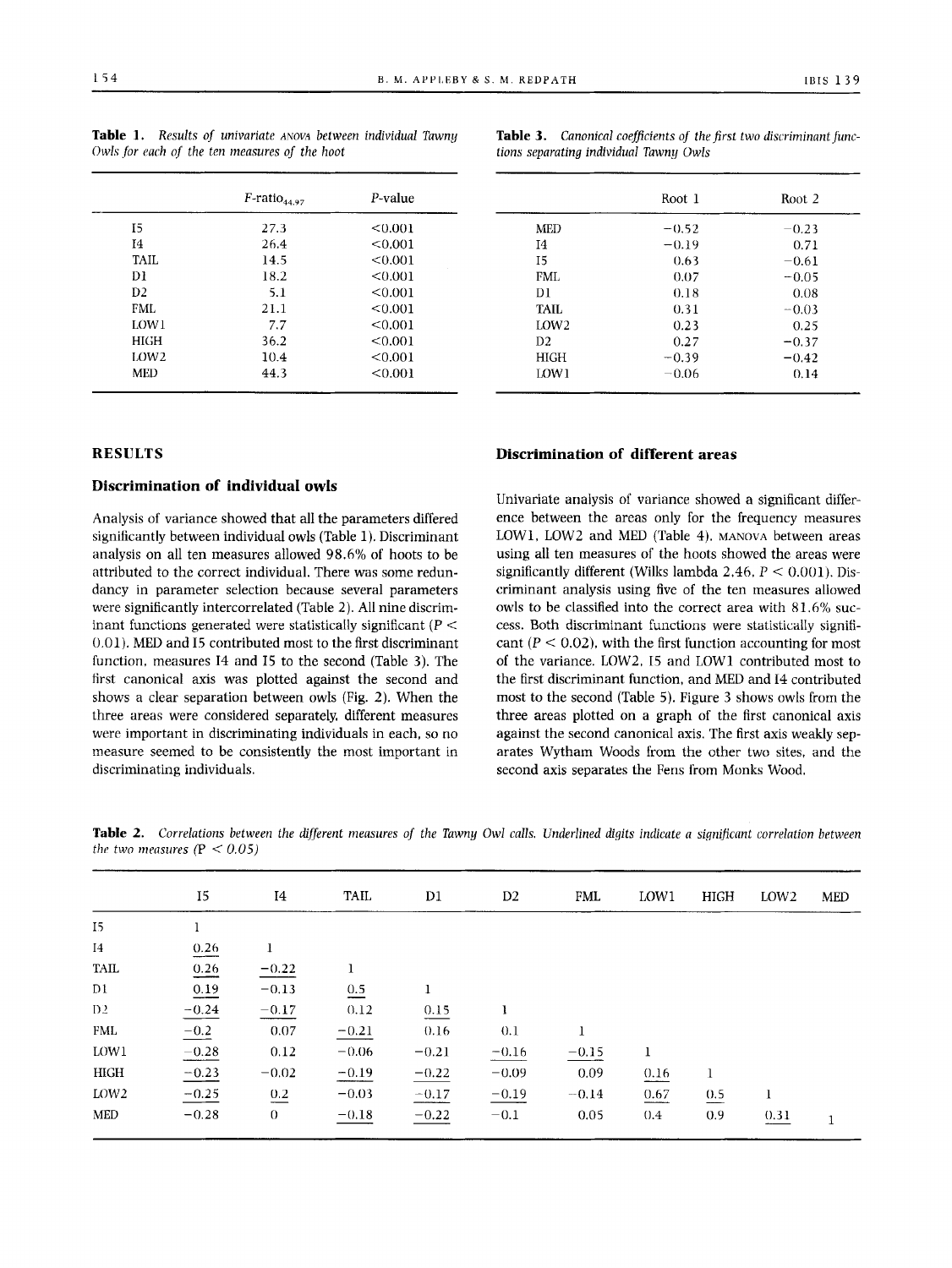

Figure 2. Six Monks Wood Tawny Owls plotted on first canonical axis against second canonical axis. Each dot, cross or triangle is a separate hoot. Hoots from the same owls fall close to each other.

#### **Habitat differences**

Multivariate pairwise MANOVAS between the three areas separately showed that, after Bonferroni adjustment for multiple testing, the Fens was significantly different from Wytham and Monks Woods but Wytham and Monks Woods were not significantly different from each other.

Because the Fens was of a different habitat type to Wytham and Monks Woods, a priori contrasts were included in univariate tests to compare the Fens (farmland site) with the two woodland sites. Four of the ten measures, FML, LOW1. HIGH and LOW2, were significantly different between the Fens and the woodland sites (Table 6). The frequency measures that showed a significant difference between woodland and farmland sites were not consistently lower in the woodland sites. HIGH conformed to the pattern expected and was significantly higher in the Fens, but LOW2 was lowest in the Fens and LOW1 was intermediate in the Fens. This implies the "shape" of the first note varied between habitat types, being more "curved" in the Fens. The samc recording equipment was used at each site, so this difference was not an effect of the recording microphone.

Table 4. Results of univariate ANOVA between study sites for each of thc *tm* measures of the Tawny Owl hoot

|                | $F\text{-ratio}_{2,46}$ | P-value | $\,1\,$                    |
|----------------|-------------------------|---------|----------------------------|
| 14             | 1.10                    | n.s.    | Axis 2<br>$\pmb{0}$        |
| 15             | 1.96                    | n.s.    | $\cdot$ 1                  |
| TAIL           | 0.72                    | n.s.    | $-2$                       |
| Dl             | 1.34                    | n.s.    |                            |
| D <sub>2</sub> | 2.88                    | n.s.    | $\cdot$ 3                  |
| FML            | 3.07                    | n.s.    |                            |
| LOW1           | 16.0                    | < 0.001 |                            |
| HIGH           | 2.97                    | n.s.    |                            |
| LOW2           | 19.5                    | < 0.001 |                            |
| <b>MED</b>     | 4.38                    | < 0.02  | Figure 3.<br>axis against: |

| <b>Table 5.</b> Canonical coefficients of the two discriminant functions |
|--------------------------------------------------------------------------|
| separating the three Tawny Owl study sites                               |

|                  | Root 1 | Root 2 |
|------------------|--------|--------|
| LOW <sub>2</sub> | 0.78   | 0.41   |
| 15               | 0.58   | 0.06   |
| LOW1             | 0.53   | 0.33   |
| <b>MED</b>       | 0.21   | 0.83   |
| I <sub>4</sub>   | 0.06   | 0.61   |

#### **Similarities between neighbours**

#### Principal component analysis (PCA)

The owl hoots from each area were plotted in multidimensional space using PCA of the temporal measures. More similar hoots are found closer together on the PCA map. The distance between hoots on the PCA plot was then calculated for every pair of owls that had adjoining territories and every pair of owls that was not in vocal contact according to the criteria stated in the Methods. In none of the three study sites were the plotted distances between hoots of neighbouring pairs significantly different from the plotted distances between pairs of males that were not in vocal contact (Table 7). This implies that the hoots of neighbouring owls are not more (or less) similar than hoots of owls that do not have vocal contact.

#### Dlflerences *bet* ween pairs

For each measure of the hoot, the magnitude of the difference was calculated between pairs of neighbouring owls and pairs of males that were not in vocal contact (strangers). Univariate ANOVA was performed to examine if the differences for the stranger pairs were larger. If so, it would imply neighbouring pairs had more similar hoots. There was no significant difference between the neighbour and stranger groups in any of the measures at any of the areas (Table 8).



Figure 3. Average hoot for each Tawny Owl plotted on first canonical axis against second canonical axis showing separation between the sites.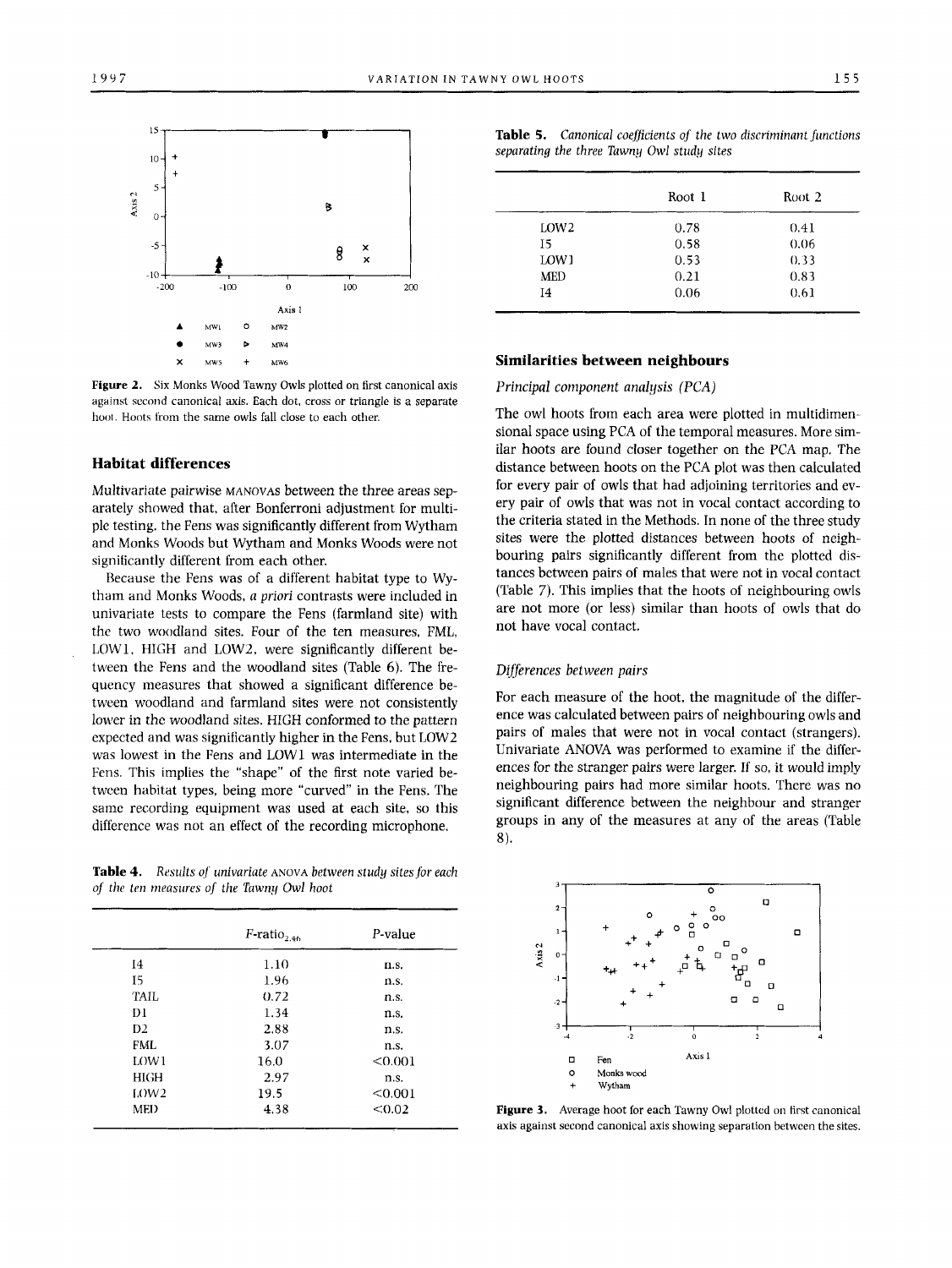|                  | $F$ -ratio <sub>1.46</sub> | P-value |
|------------------|----------------------------|---------|
| 14               | 0.44                       | n.s.    |
| 15               | 3.78                       | n.s.    |
| <b>TAIL</b>      | 0.81                       | n.s.    |
| D1               | 0.41                       | n.s.    |
| D <sub>2</sub>   | 0.38                       | n.s.    |
| FML              | 6.14                       | < 0.02  |
| LOW1             | 4.15                       | < 0.05  |
| HIGH             | 4.53                       | < 0.04  |
| LOW <sub>2</sub> | 12.41                      | < 0.01  |
| MEI)             | 3.06                       | n.s.    |

**Table 6.**  *Kesults of univariate ANOVAS on u11 measures* of *the Taw*   $ny$  Owl hoot between woodland sites and the Fens

### **Variability of hoots in the three populations**

The coefficient of variation was calculated for each measure in each area because this is a standardized measure of variability (Sokal & Rohlf 1981). A Friedman's test was performed on the ten coefficients of variation between areas to test whether any of the sites had a higher variability. The variation was significantly higher at the Fens (Friedman's  $\chi^2$ <sub>2</sub> = 6.2, *P* < 0.04) (Table 9).

### **DISCUSSION**

After we examined six temporal and four frequency measures of their hoots, we could distinguish Tawny Owls from each other with a high degree of accuracy. There was no indication that any part of the hoot that we measured consistently acted as an individual "identifier" for the owls. No measure was consistently important in discriminating individuals in **all** three areas: for example I5 was important in discriminating individuals in Wytham Woods and the Fens but was not important in Monks Wood. In addition, Galeotti and Pavan (1991) described FML as being very important

**Table** *7. Average distances between hoots on a* PCA *"map" for groups uj neighbouring Tawny Owls and groups of Tuwng Owl*  strririgers */ram all three sites.* A *small* PCA *distance implies the hoots ari' similar to each othrr* 

| Site         | Owl group | n  | Mean<br>distance<br>(cm) |      | s.e. P-value |
|--------------|-----------|----|--------------------------|------|--------------|
| Wytham Woods | Neighbour | 32 | 2.65                     | 0.25 |              |
|              | Stranger  | 32 | 2.98                     | 0.23 | n.s.         |
| Monks Wood   | Neighbour | 14 | 2.71                     | 0.42 |              |
|              | Stranger  | 9  | 3.31                     | 0.55 | n.s.         |
| Fens         | Neighbour | 25 | 3.45                     | 0.52 |              |
|              | Stranger  | 53 | 3.02                     | 0.27 | n.s.         |

| Table 8. | Tables showing mean time differences in hoot measures               |
|----------|---------------------------------------------------------------------|
|          | for groups of neighbour pairs and groups of stranger pairs of Tawny |
|          | Owls at the three sites, and results of an ANOVA between the two    |
|          | groups (none of the F-values was significant)                       |

|                  | Mean difference |                  |      |                  |
|------------------|-----------------|------------------|------|------------------|
| Variable         | Neighbours      | <b>Strangers</b> | d.f. | $\boldsymbol{F}$ |
| Wytham Woods     |                 |                  |      |                  |
| DI               | 116.6           | 123.02           | 1,63 | 0.07             |
| 14               | 662.82          | 553.7            | 1.63 | 1.16             |
| D <sub>2</sub>   | 32.04           | 41.57            | 1.63 | 2.1              |
| 15               | 68.08           | 58.63            | 1.63 | 0.5              |
| FML              | 126.07          | 125.64           | 1,63 | $\sigma$         |
| TAIL             | 169.42          | 142.31           | 1.63 | 0.82             |
| LOW1             | 54.8            | 51.8             | 1.24 | 0.04             |
| <b>HIGH</b>      | 45.3            | 80.8             | 1.24 | 3.4              |
| LOW <sub>2</sub> | 41.3            | 54               | 1.24 | 0.88             |
| <b>MED</b>       | 38.7            | 64.8             | 1.24 | 2.76             |
| Monks Wood       |                 |                  |      |                  |
| D1.              | 83.8            | 76.7             | 1,21 | 0.06             |
| I <sub>4</sub>   | 605.6           | 719              | 1.21 | 0.36             |
| D2               | 28.2            | 35.8             | 1.21 | 0.38             |
| <b>I5</b>        | 66.8            | 64.6             | 1,21 | 0.01             |
| <b>FML</b>       | 43              | 35.1             | 1,21 | 0.35             |
| <b>TAIL</b>      | 116.9           | 136.7            | 1.21 | 0.43             |
| LOW1             | 41.7            | 74               | 1.9  | 1.04             |
| HIGH             | 70.8            | 90.5             | 1.9  | 0.28             |
| LOW <sub>2</sub> | 56.3            | 49.6             | 1.9  | 0.03             |
| <b>MED</b>       | 64.3            | 94               | 1.9  | 0.67             |
| Fens             |                 |                  |      |                  |
| D <sub>1</sub>   | 171.9           | 128.8            | 1.77 | 3.32             |
| 14               | 925.6           | 791.8            | 1.77 | 1.03             |
| D <sub>2</sub>   | 21.3            | 22.1             | 1.77 | 0.05             |
| I5               | 107.5           | 99.3             | 1.77 | 0.15             |
| <b>FML</b>       | 143.5           | 158.9            | 1.77 | 0.19             |
| <b>TAIL</b>      | 177.2           | 143.1            | 1.77 | 1.77             |
| LOW1             | 59.4            | 41.6             | 1,19 | 0.73             |
| <b>HIGH</b>      | 81.6            | 76.8             | 1.19 | 0.03             |
| LOW2             | 52.6            | 57.4             | 1.19 | 0.04             |
| <b>MED</b>       | 80.6            | 69.9             | 1,19 | 0.13             |
|                  |                 |                  |      |                  |

in discriminating individuals in their Italian study sites because it was highly variable between owls but very constant in the hoots of each individual owl. Amongst the English study sites, FMT, was important only in discriminating individuals in Monks Wood.

Hoots from the three areas we studied could be distinguished with a high degree of accuracy using multivariate measures. There was some evidence that habitat influenced hoot structure. Hoots from the Fens were significantly different from hoots from each of the two woodland sites, and hoots from the woodland sites were not significantly different from each other. In addition, four of the ten measures differed significantly between the Fens and the woodland sites. Three of the four measures which were significantly different between the Fens and woodland sites were fre-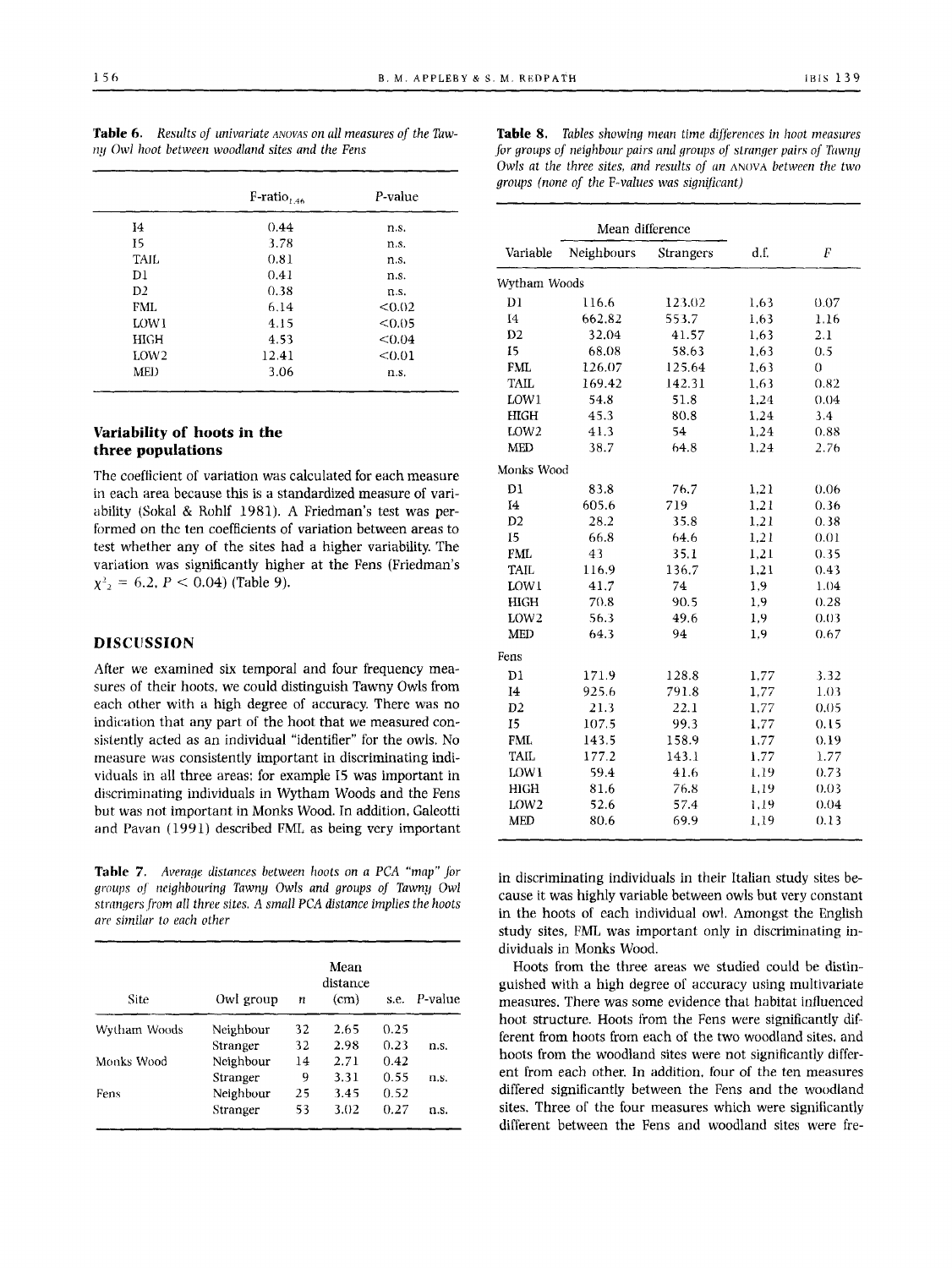| Site         | Coeff. var. | п  |
|--------------|-------------|----|
| Fens         | 0.142       | 10 |
| Monks Wood   | 0.101       | 10 |
| Wytham Woods | 0.125       | 10 |

**Table 9.** Mean of the coefficients of variance for all ten measures *(it earh* o/ the thrre *study sitps lor Tawny Owl* hoots

quency measures. The acoustic adaptation hypothesis would predict that these frequencies would be lower in woodland because low frequencies travel better through obstacles such as branches and leaves. This was the case for only one of the three frequencies that differed. There might be a confounding factor in that the owls in the Fens were much farther apart than owls in the woodland areas. Low frequencies travel farther than high frequencies, so they might also be favoured in the Fens. It is therefore difficult to be certain that accoustic adaptation was not taking place.

We found no evidence that owls with neighbouring territories had more similar hoots. It is possible that if postdispersal learning was taking place, owls would learn from only one neighbour. Because each owl was compared with each of its neighbours, groups of neighbours in our analysis would then contain some similar hoots and some hoots that were no more similar than those of owls that were not in vocal contact. Because our sample sizes were large, however, we would still expect to see reduced differences between hoots in groups of neighbours if learning was taking place. No such trend was found, so we concluded there was no evidence for learning from neighbours.

If owls were learning their hoots after dispersal, we would expect to find that the three areas were distinguishable and that there were differences between hoots in different habitats. We would also expect that, on average, neighbours had more similar hoots than owls with no vocal contact and that hoots in the Fens were more variable because the owls have less vocal contact. We did find that the populations were distinguishable and there were habitat differences, although these were in the "shape" of the first note rather than simply the frequency, and we did find hoots in the Fens were more variable. However, the most direct measure of postdispersal learning was whether owls with territories close to each other had more similar hoots. There was no evidence for this, despite a thorough analysis using two different approaches. so we concluded post-dispersal learning was not taking place.

If Tawny Owls do not learn their hoots after dispersal, they might inherit or learn their hoots from their fathers or learn their hoots from a neighbouring male before dispersal. Fledged owls remained on the natal territory for approximately 4 months after fledging, so they had ample time to learn their calls. Owl chicks perform squeaky hootlike calls before leaving their natal territories (B.M. Appleby & S.M. Redpath, pers. obs.). If owls acquire their hoots before leaving the natal territory and then disperse short distances before setting up territories, this behaviour could lead to a number of owls in an area having similar hoots. Over 83% of the young Tawny Owls in one British population dispersed under **10** km before setting up territories (Cramp *et*  al. 1985). The increased similarity of hoots within areas that we revealed could have arisen in this way The different shape of the first note in the Fens could also be simply a result of a local variant of the first note. The increased variability in farmland could occur if owls acquired their hoots before dispersal and there was increased dispersal in farmland habitat. Unfortunately, no information on dispersal distances of Tawny Owls in different habitats is available.

Radio-tagging juveniles before dispersal and comparing sonagrams of their hoots once they have established territories with the hoots of their fathers and males with neighbouring territories to their fathers would show whether the young acquire their calls before dispersing, and from where they acquire them. However, because of the high mortality of young Tawny Owls (G. Hirons 1974, unpublished DPhil thesis, Oxford University), the amount of time they might live and the uncertainty of the influences they might encounter before establishing a territory, this field experiment would be very difficult. Rearing captive owls to investigate if they will learn song would be preferable, but hand-reared Tawny Owl chicks do not develop a hoot when kept in captivity (P. Galeotti, unpubl.).

We are grateful to P. Johnson for help with statistical analysis and to **1.** Newton, R. Gutierrez. **F!** Galeotti. D. Macdonald and C. Sillero Zubiri for commenting on drafts of the manuscript. **B.M.A.** was financed during this study by a Natural Environment Research Council studentship.

#### **REFERENCES**

- Anderson, M.E. & Connor. R.N. 1985. Northern Cardinal song in three forest habitats in eastern Texas. Wilson Bull. 97: 436-449.
- Anderson. T. 1961. En nordsjællansk Natungle-bestand Strix aluco i yngletiden **[A** population of Tawny Owls in northern Zccland studied **in** the breeding season]. Dansk Orn. Foren. Tidsskr. 55: 1-55 [in Danish].
- Bailey, K. 1978. 'The structure and variation **of** the separation call of the Bobwhite Quail. Anim. Behav. 26: 296-303.
- Baptista, **L.E** & Johnson, R.B. 1982. Song variation in insular and mainland California Brown Creepers *(Certhia familliaris)*. *J. Orn.* 123: 131-144.
- Cramp, S., Brooke, D.J.. Dunn, E., Gillmor, R., Hollom, P.A.D., Hudson. R.. Nicholson, E.M., Ogilvie, M.A.. Olney, P.1.S.. Roselaar, C.S.. Simrnonds. K.E.L., Voous. K.H., Wallace, D.I.M.. Wattel. J. & Wilson. M.G. (eds). 1985. Handbook of Birds of Europe. the Middle East and North Africa. The birds of the Western Palearctic. Vol. 4. Oxford: Oxford IJniversity Press.
- DeWolfe, B., Baptista, L.F. & Petrinovich. L. 1989. Song development and territory establishment in Nuttali's White-crowned Sparrows. Condor 91: 397-407.
- Galeotti, P. & Pavari. **G.** 1991. Individual recognition of male Taw-